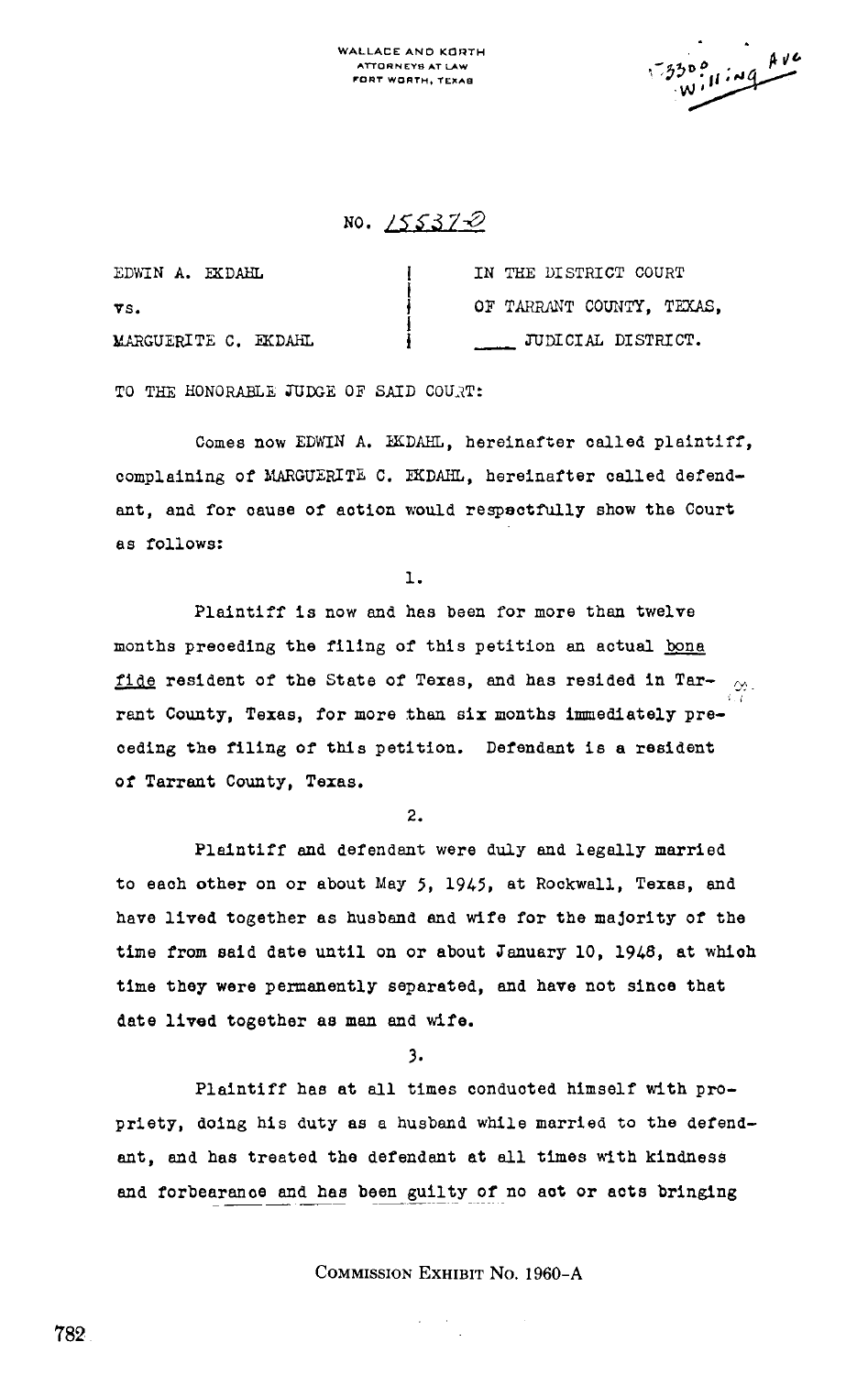about or causing the hereinafter described acts, omissions and conditions on defendant's part.

 $\mathbf{L}$ 

The defendant, disregarding the solemnity of her marriage vow and her obligation to treat plaintiff with kindness, forbearance and attention, shortly after the first of February, 1947, commenced a course of harsh and cruel treatment toward this plaintiff which has continued with very slight interruptions until the date of the filing of this petition.

On diverse occasions while said parties lived together as man and wife, defendant was guilty of excesses, harsh and cruel treatment and outrages toward this plaintiff of such a nature as to render their further living together as husband and wife wholly insupportable, and that as a consequence of all of said harsh and cruel treatment, some of which is hereinafter detailed, of which defendant was guilty toward this plaintiff, plaintiff and defendant were finally, on January 10, 1948, separated and have not since said date lived together as husband and wife nor cohabited since that date.

Plaintiff would show to the Court that, as examples of the harsh and cruel treatment of which defendant was guilty which began shortly after February 1, 1947, the defendant would con stantly nag at plaintiff and argue with reference to money matters and, in a violent outburst of temper on or about the 25th day of February, 1947, accused plaintiff of infidelity, and with the intention of doing him bodily harm, threw a bottle at plaintiff which barely missed his head. That on or about March 17. 1947, defendant scratched plaintiff severely on his left arm, and struck him a number of times on the chest. That subsequently during the early part of April, 1947, and on or about April 3, 1947, in another outburst of uncontrollable temper, defendant threw a

-2-

COMMISSION EXHIBIT No. 1960-A-Continued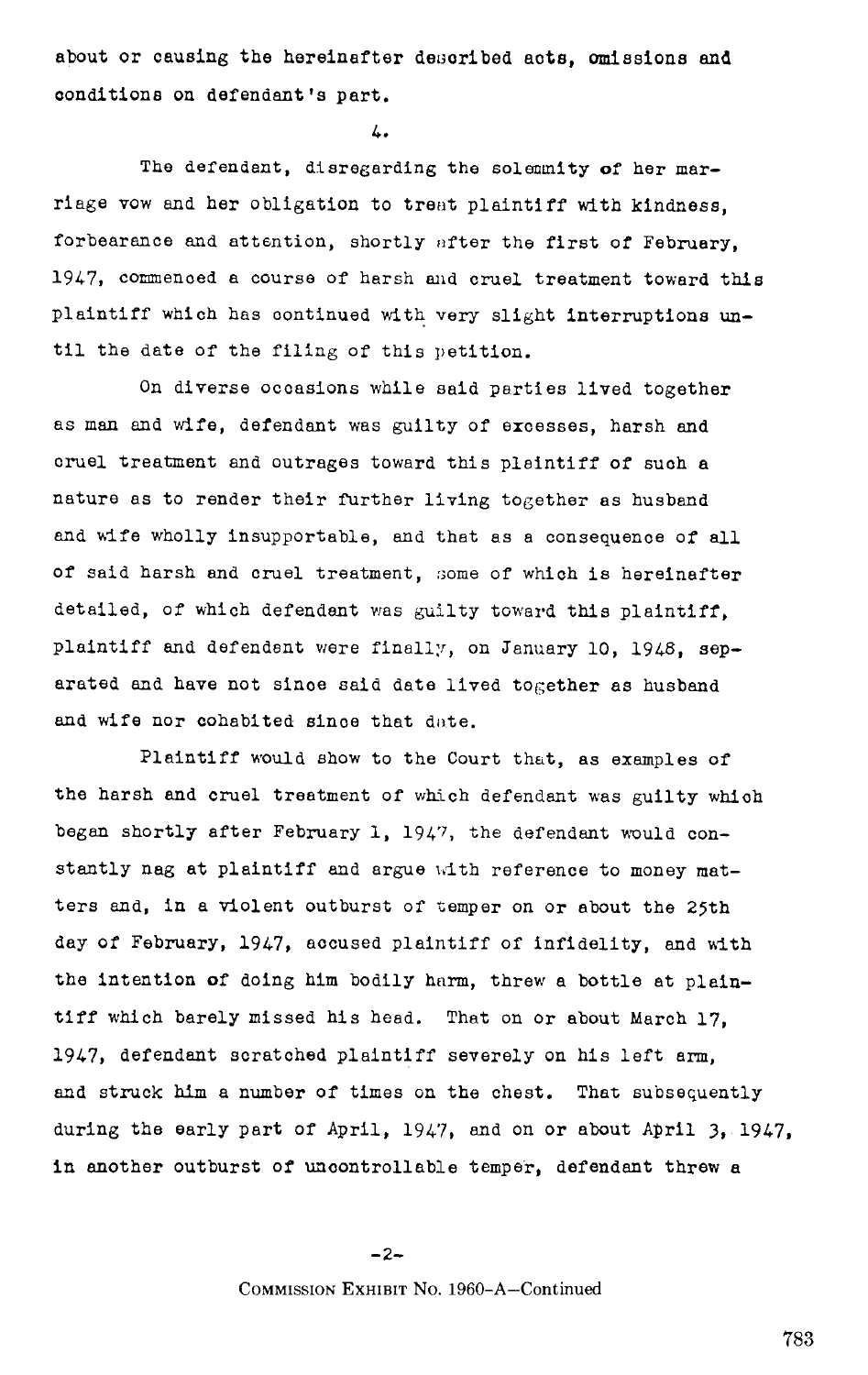cookie jar at plaintiff, such act on defendant's part being with the intent of doing serious bodily injury. That on or about May 9, 1947, the defendant again in an outburst of anger and uncontrollable temper, and with the intention of doing the plaintiff bodily harm, aimed a glass at plaintiff, which narrowly missed striking him in the head and causing such violent exertion on his part to avoid being struck that he became partially paralyzed in his right arm. That on or about January 10, 194S, the defendant again in an outburst of anger and uncontrollable temper informed the plaintiff that she had consulted with the District Attorney of Tarrant County, Texas, or one of his assistants, and had determined that she could legally order plaintiff out of the home, and she forthwith directed the said plaintiff to leave the home immediately and never to return, and plaintiff being highly nervous and afflicted with a heart ailment was fearful of subjeoting himself to such further outbursts,and therefore complied with defendant's order.

That plaintiff is ill and has been for a period of several years suffering from a heart ailment, which condition requires him to be under the care of a physician. That at the time of the marriage of plaintiff and defendant, defendant was fully advised of plaintiff's physioal condition, and all of her ill treatment of plaintiff was with the full knowledge of plaintiff's condition and the likely serious results of her actions .

That plaintiff has been a dutiful and kind husband, and has amply Provided for the defendant during the marriage, and most recently doing his duty as a husband cared and provided for defendant when she became ill and of necessity had to undergo a minor surgical operation, from which operation she has now fully recovered.

 $-3-$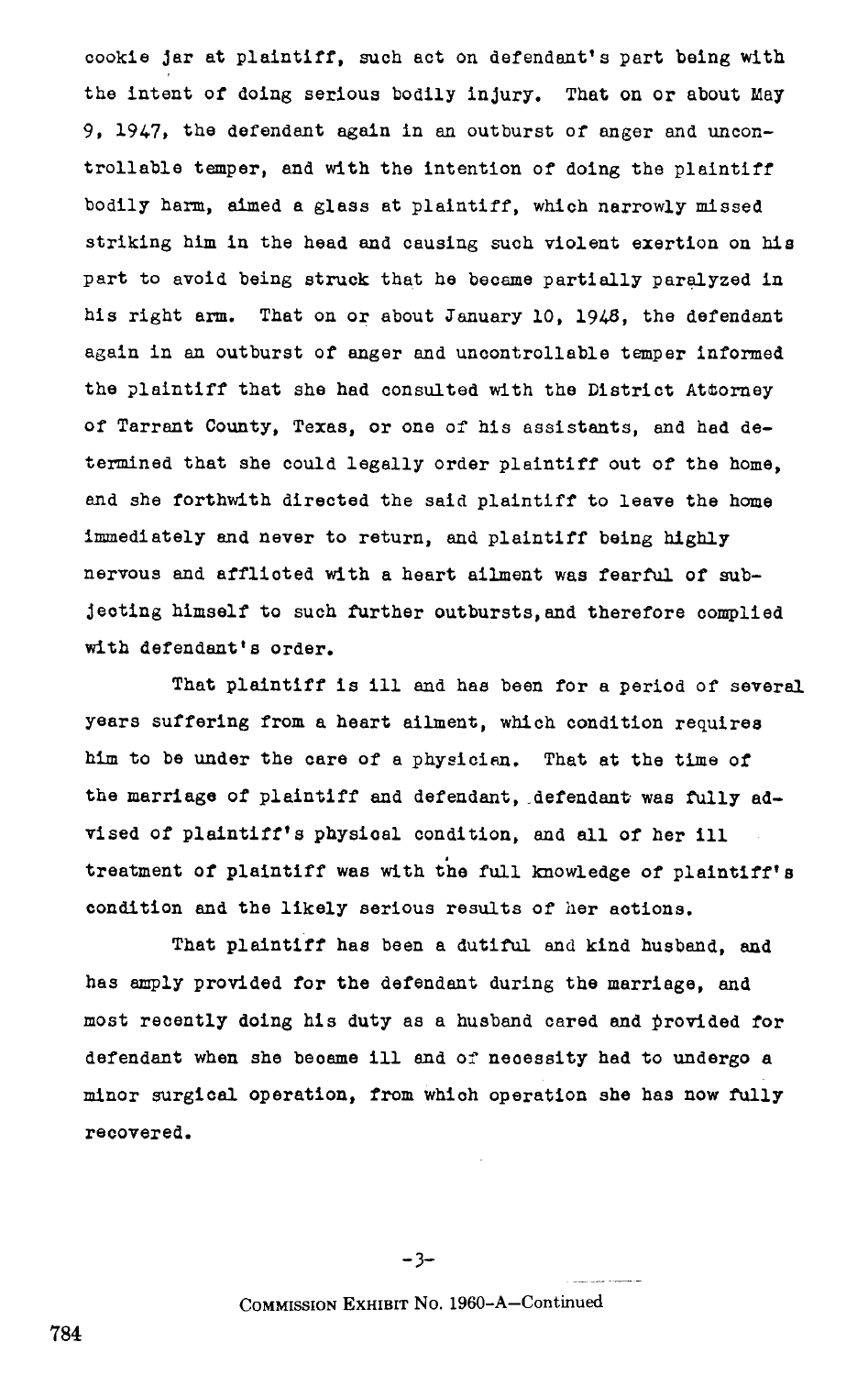That prior to plaintiff being ordered out of his home by defendant, defendant purloined <sup>e</sup> diary kept by the plaintiff covering the year 1944, which was long prior to the date that plaintiff and the defendant were mErried, and.-has likewise purloined and kept from plaintiff certain other private papers, and that plaintiff has often requested the return of his diary and other papers, but in each instence the defendant has refused to return that which is rightfully his.

That as a consequence of all of the above and foregoing acts of harsh and cruel treatment, and the fact that plaintiff has no way of knowing when the defendant will fly into a rage and exhibit an outburst of uncontrollable temper, plaintiff has become highly nervous and his heart ailment has become aggravated to such an extent that a continuation thereof and of the marital relationship would result in a serious impairment of plaintiff's health.

5.

That no children have been born to plaintiff and defendant as a result of their said marriage.

6.

That there has been no community property accumulated by plaintiff end defendant, or either of them, during the period of the marital relationship with the exception of a few items of personal belongings and furniture, to which articles plaintiff hereby waives any right, title or interest.

7.

That plaintiff hereby acknowledges his responsibility to support the defendant during the pendency of this suit, and hereby agrees to make payment of the sum of \$150.00 per month for such support.

 $-4-$ 

## COMMISSION EXHIBIT No. 1960-A-Continued